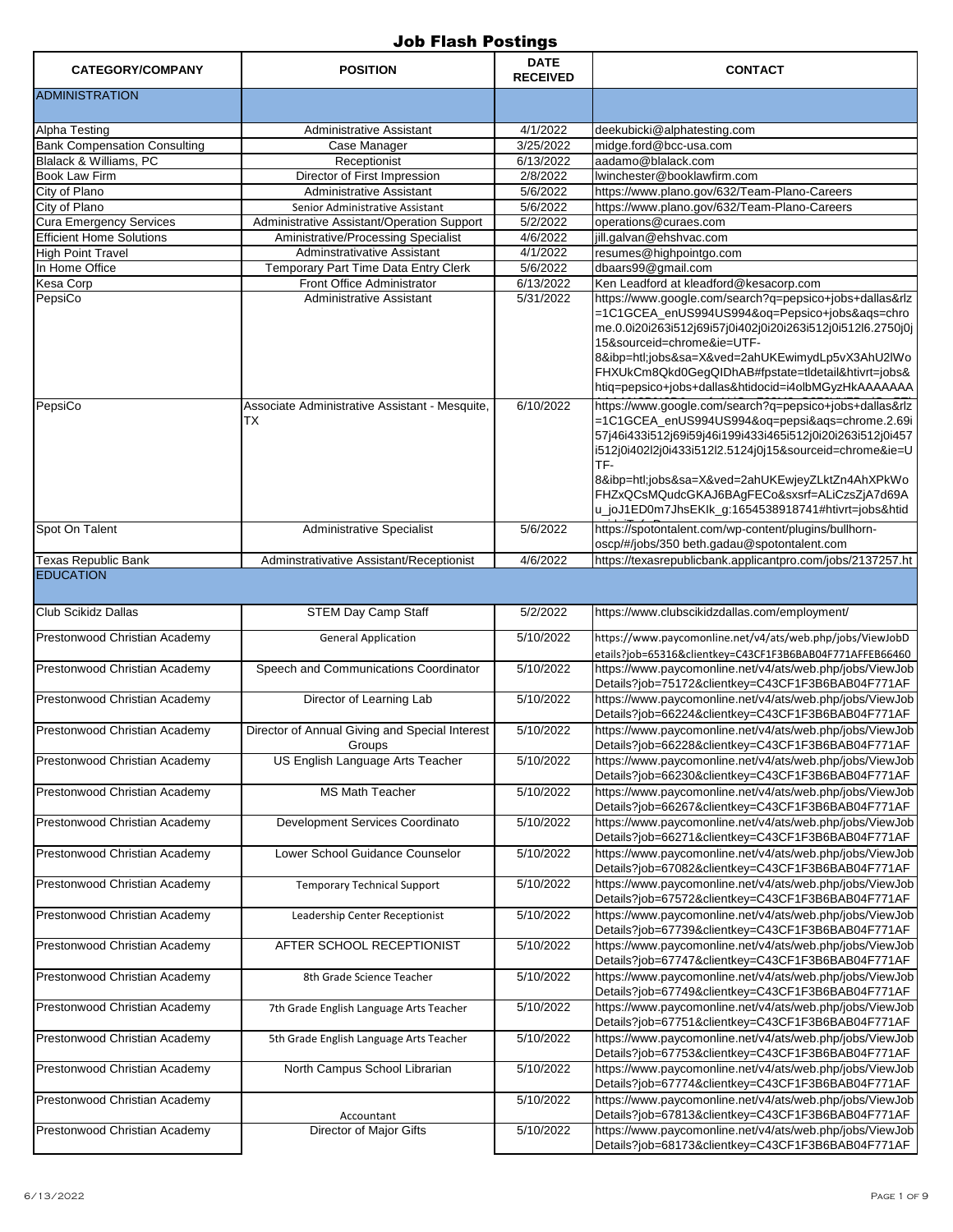| <b>CATEGORY/COMPANY</b>       | <b>POSITION</b>                                   | <b>DATE</b><br><b>RECEIVED</b> | <b>CONTACT</b>                                                                                                |
|-------------------------------|---------------------------------------------------|--------------------------------|---------------------------------------------------------------------------------------------------------------|
| Prestonwood Christian Academy | MS US Art Teacher - NC                            | 5/10/2022                      | https://www.paycomonline.net/v4/ats/web.php/jobs/ViewJob<br>Details?job=68233&clientkey=C43CF1F3B6BAB04F771AF |
| Prestonwood Christian Academy | 4th Grade English Language Arts Teacher NC        | 5/10/2022                      | https://www.paycomonline.net/v4/ats/web.php/jobs/ViewJob<br>Details?job=68293&clientkey=C43CF1F3B6BAB04F771AF |
| Prestonwood Christian Academy | Upper School Librarian                            | 5/10/2022                      | https://www.paycomonline.net/v4/ats/web.php/jobs/ViewJob<br>Details?job=68815&clientkey=C43CF1F3B6BAB04F771AF |
| Prestonwood Christian Academy | <b>Technical Services Specialist</b>              | 5/10/2022                      | https://www.paycomonline.net/v4/ats/web.php/jobs/ViewJob<br>Details?job=68817&clientkey=C43CF1F3B6BAB04F771AF |
| Prestonwood Christian Academy | Varsity Assistant Volleyball Coach NC             | 5/10/2022                      | https://www.paycomonline.net/v4/ats/web.php/jobs/ViewJob<br>Details?job=68819&clientkey=C43CF1F3B6BAB04F771AF |
| Prestonwood Christian Academy | Boys Varsity Assistant Basketball Coach NC        | 5/10/2022                      | https://www.paycomonline.net/v4/ats/web.php/jobs/ViewJob<br>Details?job=68822&clientkey=C43CF1F3B6BAB04F771AF |
| Prestonwood Christian Academy | Girls Varsity Assistant Basketball Coach NC       | 5/10/2022                      | https://www.paycomonline.net/v4/ats/web.php/jobs/ViewJob<br>Details?job=68825&clientkey=C43CF1F3B6BAB04F771AF |
| Prestonwood Christian Academy | Head Baseball Adjunct Coach                       | 5/10/2022                      | https://www.paycomonline.net/v4/ats/web.php/jobs/ViewJob<br>Details?job=68828&clientkey=C43CF1F3B6BAB04F771AF |
| Prestonwood Christian Academy | Upper School English Teacher                      | 5/10/2022                      | https://www.paycomonline.net/v4/ats/web.php/jobs/ViewJob<br>Details?job=68831&clientkey=C43CF1F3B6BAB04F771AF |
| Prestonwood Christian Academy | Administrative Assistant to Athletic Director     | 5/10/2022                      | https://www.paycomonline.net/v4/ats/web.php/jobs/ViewJob<br>Details?job=68833&clientkey=C43CF1F3B6BAB04F771AF |
| Prestonwood Christian Academy | Middle School Teacher (part-time)                 | 5/10/2022                      | https://www.paycomonline.net/v4/ats/web.php/jobs/ViewJob<br>Details?job=68835&clientkey=C43CF1F3B6BAB04F771AF |
| Prestonwood Christian Academy | <b>Instructional Technologist</b>                 | 5/10/2022                      | https://www.paycomonline.net/v4/ats/web.php/jobs/ViewJob<br>Details?job=68839&clientkey=C43CF1F3B6BAB04F771AF |
| Prestonwood Christian Academy | <b>Staff Accountant</b>                           | 5/10/2022                      | https://www.paycomonline.net/v4/ats/web.php/jobs/ViewJob<br>Details?job=68842&clientkey=C43CF1F3B6BAB04F771AF |
| Prestonwood Christian Academy | Learning Lab Aide                                 | 5/10/2022                      | https://www.paycomonline.net/v4/ats/web.php/jobs/ViewJob<br>Details?job=68847&clientkey=C43CF1F3B6BAB04F771AF |
| Prestonwood Christian Academy | Library Aide                                      | 5/10/2022                      | https://www.paycomonline.net/v4/ats/web.php/jobs/ViewJob<br>Details?job=68852&clientkey=C43CF1F3B6BAB04F771AF |
| Prestonwood Christian Academy | Kindergarten Aide NC                              | 5/10/2022                      | https://www.paycomonline.net/v4/ats/web.php/jobs/ViewJob<br>Details?job=68859&clientkey=C43CF1F3B6BAB04F771AF |
| Prestonwood Christian Academy | PreK Aide NC                                      | 5/10/2022                      | https://www.paycomonline.net/v4/ats/web.php/jobs/ViewJob<br>Details?job=69008&clientkey=C43CF1F3B6BAB04F771AF |
| Prestonwood Christian Academy | Kindergarten Teacher NC                           | 5/10/2022                      | https://www.paycomonline.net/v4/ats/web.php/jobs/ViewJob<br>Details?job=69186&clientkey=C43CF1F3B6BAB04F771AF |
| Prestonwood Christian Academy | PreK Teacher NC                                   | 5/10/2022                      | https://www.paycomonline.net/v4/ats/web.php/jobs/ViewJob<br>Details?job=69269&clientkey=C43CF1F3B6BAB04F771AF |
| Prestonwood Christian Academy | Head Varsity Girls Basketball Coach NC            | 5/10/2022                      | https://www.paycomonline.net/v4/ats/web.php/jobs/ViewJob<br>Details?job=69313&clientkey=C43CF1F3B6BAB04F771AF |
| Prestonwood Christian Academy | Library Aide NC                                   | 5/10/2022                      | https://www.paycomonline.net/v4/ats/web.php/jobs/ViewJob<br>Details?job=69354&clientkey=C43CF1F3B6BAB04F771AF |
| Prestonwood Christian Academy | Learning Lab Aide                                 | 5/10/2022                      | https://www.paycomonline.net/v4/ats/web.php/jobs/ViewJob<br>Details?job=69529&clientkey=C43CF1F3B6BAB04F771AF |
| Prestonwood Christian Academy | Lower School 1st Grade Teacher                    | 5/10/2022                      | https://www.paycomonline.net/v4/ats/web.php/jobs/ViewJob<br>Details?job=69704&clientkey=C43CF1F3B6BAB04F771AF |
| Prestonwood Christian Academy | Middle School/Upper School Science Teacher<br>NC. | 5/10/2022                      | https://www.paycomonline.net/v4/ats/web.php/jobs/ViewJob<br>Details?job=69783&clientkey=C43CF1F3B6BAB04F771AF |
| Prestonwood Christian Academy | Pre-K 5 Teachers Aide                             | 5/10/2022                      | https://www.paycomonline.net/v4/ats/web.php/jobs/ViewJob<br>Details?job=69785&clientkey=C43CF1F3B6BAB04F771AF |
| Prestonwood Christian Academy | Lower School PreK-5 Teacher                       | 5/10/2022                      | https://www.paycomonline.net/v4/ats/web.php/jobs/ViewJob<br>Details?job=69787&clientkey=C43CF1F3B6BAB04F771AF |
| Prestonwood Christian Academy | Upper School Bible Teacher                        | 5/10/2022                      | https://www.paycomonline.net/v4/ats/web.php/jobs/ViewJob<br>Details?job=69789&clientkey=C43CF1F3B6BAB04F771AF |
| Prestonwood Christian Academy | <b>Substitue Teacher</b>                          | 5/10/2022                      | https://www.paycomonline.net/v4/ats/web.php/jobs/ViewJob<br>Details?job=69789&clientkey=C43CF1F3B6BAB04F771AF |
| Prestonwood Christian Academy | PT Technology Teacher NC                          | 5/10/2022                      | https://www.paycomonline.net/v4/ats/web.php/jobs/ViewJob<br>Details?job=69789&clientkey=C43CF1F3B6BAB04F771AF |
| Prestonwood Christian Academy | Lower Scholl Extended Day Worker                  | 5/10/2022                      | https://www.paycomonline.net/v4/ats/web.php/jobs/ViewJob<br>Details?job=69789&clientkey=C43CF1F3B6BAB04F771AF |
| Prestonwood Christian Academy | Lower School Adie 3 day NC                        | 5/10/2022                      | https://www.paycomonline.net/v4/ats/web.php/jobs/ViewJob<br>Details?job=69789&clientkey=C43CF1F3B6BAB04F771AF |
| Prestonwood Christian Academy | Part time Adie (5 day)                            | 5/10/2022                      | https://www.paycomonline.net/v4/ats/web.php/jobs/ViewJob<br>Details?job=69789&clientkey=C43CF1F3B6BAB04F771AF |
| Prestonwood Christian Academy | 4th Grade Teacher (part time) PCA Hybrid          | 5/10/2022                      | https://www.paycomonline.net/v4/ats/web.php/jobs/ViewJob<br>Details?job=69789&clientkey=C43CF1F3B6BAB04F771AF |
| Prestonwood Christian Academy | Middles School Math Teacher PCA Hybrid            | 5/10/2022                      | https://www.paycomonline.net/v4/ats/web.php/jobs/ViewJob<br>Details?job=69789&clientkey=C43CF1F3B6BAB04F771AF |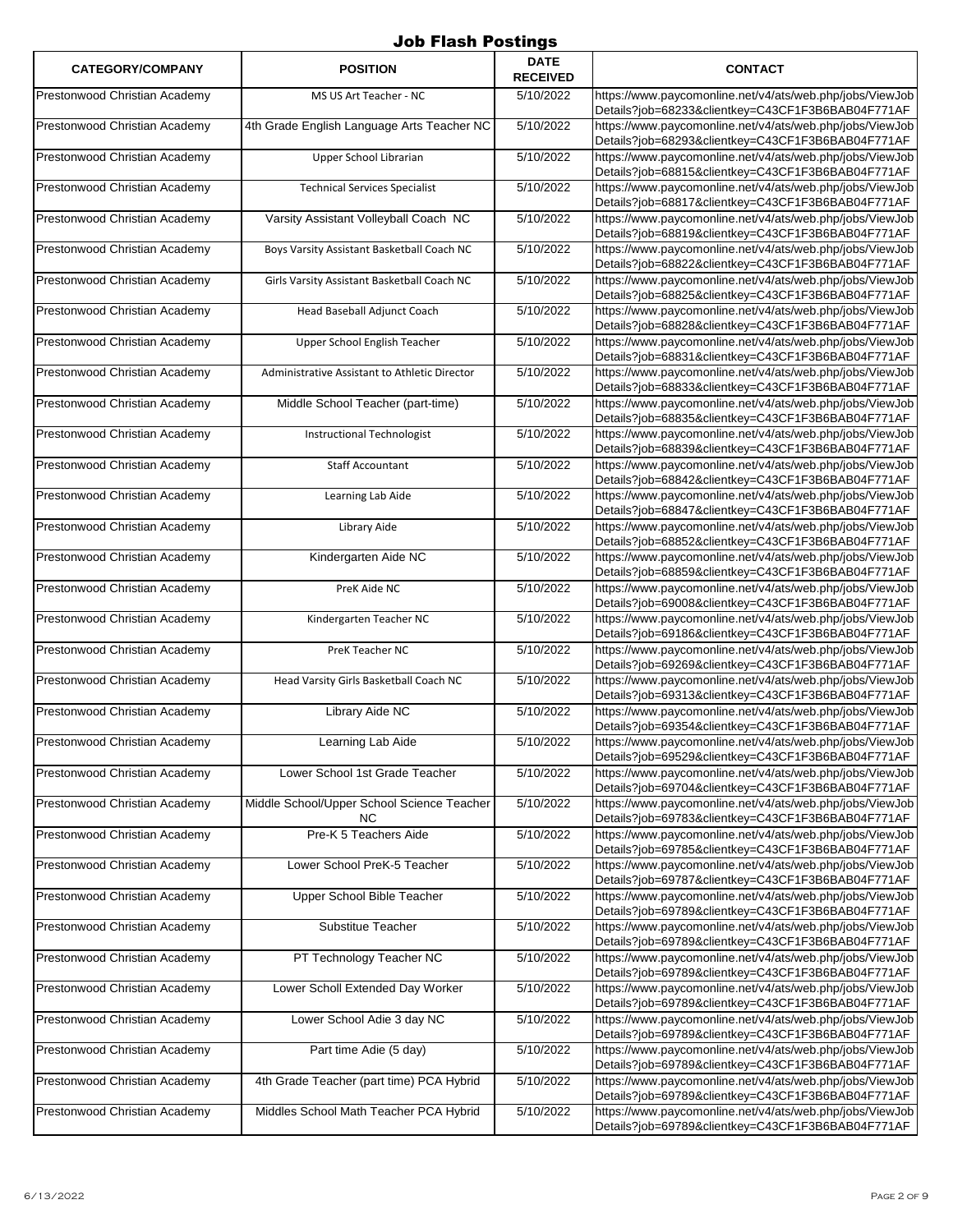| <b>CATEGORY/COMPANY</b>          | <b>POSITION</b>                              | <b>DATE</b><br><b>RECEIVED</b> | <b>CONTACT</b>                                                                                                                                                                                                                                                                                                                                                                                                                   |
|----------------------------------|----------------------------------------------|--------------------------------|----------------------------------------------------------------------------------------------------------------------------------------------------------------------------------------------------------------------------------------------------------------------------------------------------------------------------------------------------------------------------------------------------------------------------------|
| Prestonwood Christian Academy    | Adjunct Coach 7th Grade Baseball             | 5/10/2022                      | https://www.paycomonline.net/v4/ats/web.php/jobs/ViewJob<br>Details?job=69789&clientkey=C43CF1F3B6BAB04F771AF                                                                                                                                                                                                                                                                                                                    |
| Prestonwood Christian Academy    | Teacher                                      | 5/10/2022                      | https://www.paycomonline.net/v4/ats/web.php/jobs/ViewJob<br>Details?job=69789&clientkey=C43CF1F3B6BAB04F771AF                                                                                                                                                                                                                                                                                                                    |
| Prestonwood Christian Academy    | Substitute Nurse NC                          | 5/10/2022                      | https://www.paycomonline.net/v4/ats/web.php/jobs/ViewJob<br>Details?job=69789&clientkey=C43CF1F3B6BAB04F771AF                                                                                                                                                                                                                                                                                                                    |
| Prestonwood Christian Academy    | Adjunct Coach NC                             | 5/10/2022                      | https://www.paycomonline.net/v4/ats/web.php/jobs/ViewJob<br>Details?job=69789&clientkey=C43CF1F3B6BAB04F771AF                                                                                                                                                                                                                                                                                                                    |
| Prestonwood Christian Academy    | Adjunct Coach                                | 5/10/2022                      | https://www.paycomonline.net/v4/ats/web.php/jobs/ViewJob<br>Details?job=69789&clientkey=C43CF1F3B6BAB04F771AF                                                                                                                                                                                                                                                                                                                    |
| Prestonwood Christian Academy    | <b>Facilities Operations Associate</b>       | 5/10/2022                      | https://www.paycomonline.net/v4/ats/web.php/jobs/ViewJob<br>Details?job=69789&clientkey=C43CF1F3B6BAB04F771AF                                                                                                                                                                                                                                                                                                                    |
| Prestonwood Christian Academy    | <b>Dyslexia Therapist</b>                    | 5/10/2022                      | https://www.paycomonline.net/v4/ats/web.php/jobs/ViewJob<br>Details?job=69789&clientkey=C43CF1F3B6BAB04F771AF                                                                                                                                                                                                                                                                                                                    |
| Prestonwood Christian Academy    | <b>Extended Day Worker NC</b>                | 5/10/2022                      | https://www.paycomonline.net/v4/ats/web.php/jobs/ViewJob<br>Details?job=69789&clientkey=C43CF1F3B6BAB04F771AF                                                                                                                                                                                                                                                                                                                    |
| Prestonwood Christian Academy    | PCA Student Extended Day Worker              | 5/10/2022                      | https://www.paycomonline.net/v4/ats/web.php/jobs/ViewJob<br>Details?job=69828&clientkey=C43CF1F3B6BAB04F771AF                                                                                                                                                                                                                                                                                                                    |
| <b>Trinity Christian Academy</b> | PreK-1st Grade Visual Arts Teacher Part time | 5/19/2022                      | https://www.paycomdfw.net/v4/ats/web.php/jobs/ViewJobD<br>etails?job=14782&clientkey=B98A9B4FADA629408EBB10<br>98F416A1DC&jpt=0995cd3d1425e54ba8ae5c743ba6d3a6                                                                                                                                                                                                                                                                   |
| <b>Trinity Christian Academy</b> | Visual Arts Department Part-time Aide        | 5/19/2022                      | https://www.paycomdfw.net/v4/ats/web.php/jobs/ViewJobD<br>etails?job=14787&clientkey=B98A9B4FADA629408EBB10                                                                                                                                                                                                                                                                                                                      |
| <b>FINANCIAL SERVICES</b>        |                                              |                                |                                                                                                                                                                                                                                                                                                                                                                                                                                  |
| Debbie Baars                     | Part-Time Temporary Accounting Clerk         | 5/2/2022                       | dbaars99@gmail.com                                                                                                                                                                                                                                                                                                                                                                                                               |
| <b>Cardinal Financial</b>        | Loan Officer                                 | 3/31/2022                      | Morgan Young 469-450-6532                                                                                                                                                                                                                                                                                                                                                                                                        |
| JPMorgan Chase & Co.             | <b>Human Resources</b>                       | 5/13/2022                      | https://www.google.com/search?q=J+P+Morgan+Chase+%<br>26+Co.+jobs&rlz=1C1GCEA_enUS994US994&oq=J+P+Mo<br>rgan+Chase+%26+Co.++jobs&aqs=chrome69i57j0i13j0i8i<br>13i30j0i390l5.3202j0j15&sourceid=chrome&ie=UTF-<br>8&ibp=htl;jobs&sa=X&ved=2ahUKEwjEgL3wyNL3AhXolWo<br>FHfnyDxIQkd0GegQIDBAB#fpstate=tldetail&htivrt=jobs&hti<br>q=J+P+Morgan+Chase+%26+Co.+jobs&htidocid=1Vzlhr3w<br>40sAAAAAAAAAAA%3D%3D&sxsrf=ALiCzsa55_HRFSqvp |
| JPMorgan Chase & Co.             | Merchant Services - Relationship Manager -   | 6/10/2022                      | https://www.google.com/search?q=J+P+Morgan+Chase+%                                                                                                                                                                                                                                                                                                                                                                               |
| JPMorgan Chase & Co.             | Compensation Associate (Plano, TX)           | 6/10/2022                      | https://www.google.com/search?q=J+P+Morgan+Chase+%                                                                                                                                                                                                                                                                                                                                                                               |
| Kesa Corp                        | <b>Field Installer</b>                       | 6/13/2022                      | Ken Leadford at kleadford@kesacorp.com                                                                                                                                                                                                                                                                                                                                                                                           |
| Peak American Financial Group    | Scheduler                                    | 4/6/2022                       | mborovcanin@peakamericanfinancial.com                                                                                                                                                                                                                                                                                                                                                                                            |
| The Senior Source                | Senior Companion Program Director            | 4/1/2022                       | RPerry@TheSeniorSource.org                                                                                                                                                                                                                                                                                                                                                                                                       |
| The Senior Source                | <b>Technology Trainer</b>                    | 4/1/2022                       | JulieKrawczyk at JKrawczyk@theseniorsource.org                                                                                                                                                                                                                                                                                                                                                                                   |
| <b>Texas Republic Bank</b>       | <b>Staff Accountant Full Time</b>            | 4/6/2022                       | https://texasrepublicbank.applicantpro.com/jobs/2274893.ht                                                                                                                                                                                                                                                                                                                                                                       |
| <b>Texas Republic Bank</b>       | <b>Staff Accountant Part Time</b>            | 4/6/2022                       | https://texasrepublicbank.applicantpro.com/jobs/2295455.ht                                                                                                                                                                                                                                                                                                                                                                       |
| <b>Texas Republic Bank</b>       | Personal Banker                              | 4/6/2022                       | https://texasrepublicbank.applicantpro.com/jobs/2236980.ht                                                                                                                                                                                                                                                                                                                                                                       |
| <b>Texas Republic Bank</b>       | <b>Branch Operations Supervisor</b>          | 4/6/2022                       | https://texasrepublicbank.applicantpro.com/jobs/2298536.ht                                                                                                                                                                                                                                                                                                                                                                       |
| <b>Texas Republic Bank</b>       | Bank Teller, Full Time / Frisco              | 4/6/2022                       | https://texasrepublicbank.applicantpro.com/jobs/1945412.ht                                                                                                                                                                                                                                                                                                                                                                       |
| <b>Texas Republic Bank</b>       | Bank Teller, Part Time / Frisco              | 4/6/2022                       | https://texasrepublicbank.applicantpro.com/jobs/2276841.ht                                                                                                                                                                                                                                                                                                                                                                       |
| <b>Texas Republic Bank</b>       | Bank Teller Part Time / Richardson           | 4/6/2022                       | https://texasrepublicbank.applicantpro.com/jobs/2219475.ht                                                                                                                                                                                                                                                                                                                                                                       |
| <b>Texas Republic Bank</b>       | <b>Wire Transfer Clerk</b>                   | 4/6/2022                       | https://texasrepublicbank.applicantpro.com/jobs/2222254.ht                                                                                                                                                                                                                                                                                                                                                                       |
| <b>Texas Republic Bank</b>       | <b>Bank Teller</b>                           | 6/12/2022                      | michelle.tellez@texasrepublicbank.com                                                                                                                                                                                                                                                                                                                                                                                            |
| Veteran Support Services         | <b>Business Consultant</b>                   | 6/10/2022                      | office@v <u>etssupportservices.com</u>                                                                                                                                                                                                                                                                                                                                                                                           |
| Yardi Systems, Inc               | <b>Account Executive</b>                     | 5/2/2022                       | https://www.google.com/search?q=YARDI+SYSTEMS+INC<br>$+jobs+ -$                                                                                                                                                                                                                                                                                                                                                                  |
| <b>HEALTHCARE</b>                |                                              |                                |                                                                                                                                                                                                                                                                                                                                                                                                                                  |
| Baylor Scott & White Health      | <b>Medical Assistant</b>                     | 5/19/2022                      | https://www.google.com/search?q=baylor+scott+and+white<br>+plano+texas+iobs&rlz=1C1GCFA_enLIS994LIS994&sxsrf=                                                                                                                                                                                                                                                                                                                    |
| Baylor Scott & White Health      | Mammography Tech 1 PRN                       | 5/19/2022                      | https://www.google.com/search?q=baylor+scott+and+white<br>+plano+texas+iobs&rlz=1C1GCFA_enUS994US994&sxsrf=                                                                                                                                                                                                                                                                                                                      |
| Baylor Scott & White Health      | Patient Services Spec 2                      | 5/19/2022                      | https://www.google.com/search?q=baylor+scott+and+white<br>nlano+texas+iobs&rlz=1C1GCEA_enLIS994LIS994&sxsrf=                                                                                                                                                                                                                                                                                                                     |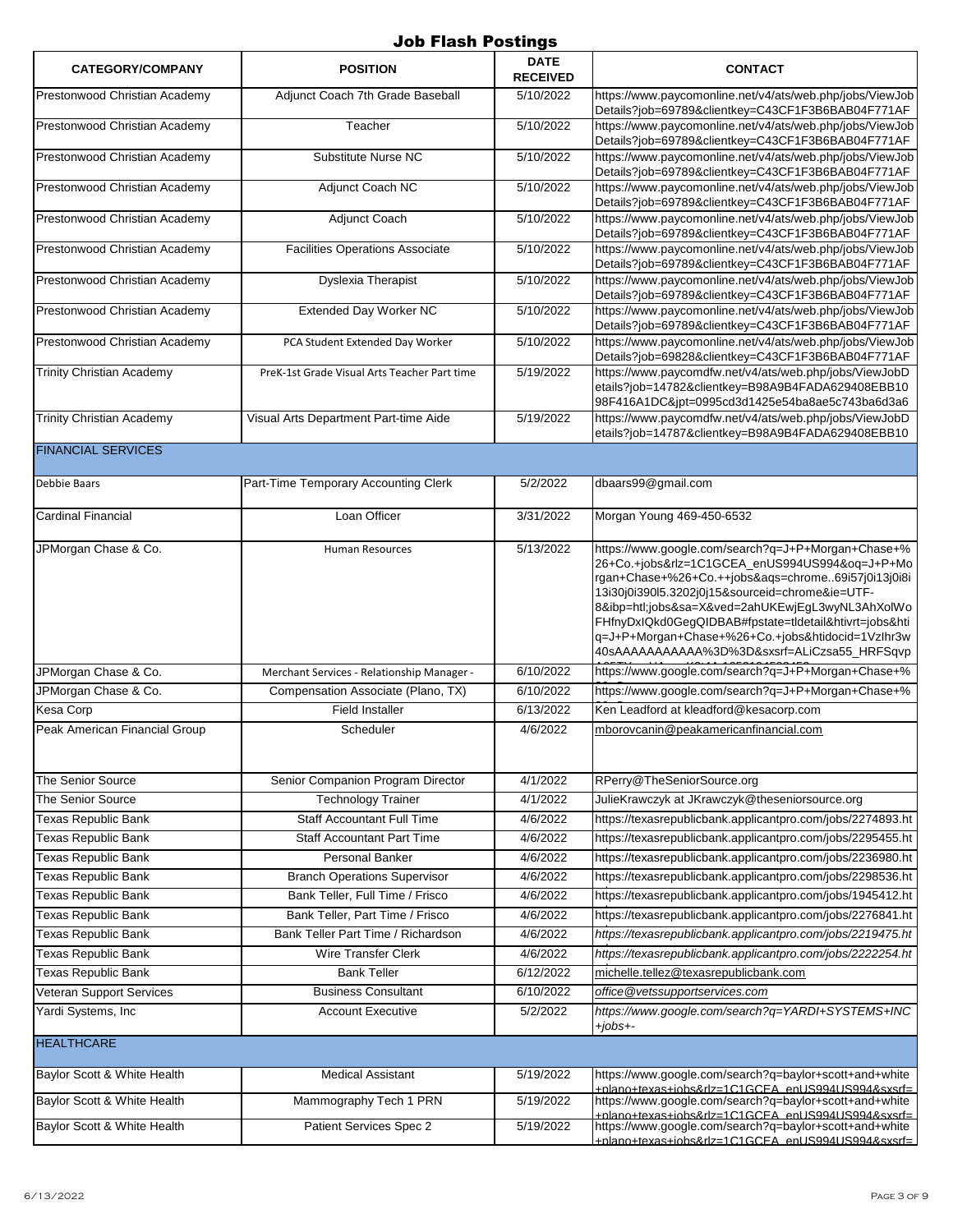| <b>CATEGORY/COMPANY</b>                                                       | <b>POSITION</b>                                                        | <b>DATE</b><br><b>RECEIVED</b> | <b>CONTACT</b>                                                                                                                        |
|-------------------------------------------------------------------------------|------------------------------------------------------------------------|--------------------------------|---------------------------------------------------------------------------------------------------------------------------------------|
| Baylor Scott & White Health                                                   | Certified Medical Assistant II- Plano                                  | 5/31/2022                      | https://www.google.com/search?g=baylor+scott+and+white<br>nlano+texas+iobs&rlz=1C1GCEA_enLIS994LIS994&og=B                            |
| Baylor Scott & White Health                                                   | Patient Services Spec 2 - Plano, TX                                    | 5/31/2022                      | https://www.google.com/search?q=baylor+scott+and+white<br>hlano+texas+iobs&rlz=1C1GCFA_enUS994US994&og=B                              |
| <b>Beyond Pediatric Dentistry</b>                                             | Office Manager                                                         | 6/10/2022                      | beyondpediatricdentistry@gmail.com                                                                                                    |
| BrightStart Care of Frisco/Carrollton                                         | HomeHealth                                                             | 3/31/2022                      | frisco.recruiter@brightstarcare.com/ Camilla 214-396-1508                                                                             |
| <b>Calvert Hearing Care</b>                                                   | <b>Patient Care Coordinator</b>                                        | 5/2/2022                       | kmainord@calverthearingcare.com                                                                                                       |
| <b>HCA Healthcare</b>                                                         | Radiology Technologist                                                 | 6/3/2022                       | https://www.google.com/search?g=city+of+plano+jobs&rlz=<br>1C1GCEA_enUS994US994&sxsrf=ALiCzsY4TN9rd2Bj3z8                             |
| <b>Heritage Keepers</b>                                                       | Christian Caregiver                                                    | On-going                       | heritagekeepers.net                                                                                                                   |
| <b>Medical City</b>                                                           | Nurse Extern PRN Women Services-Pp                                     | 6/3/2022                       | https://www.google.com/search?g=city+of+plano+jobs&rlz=                                                                               |
| <b>Medical City</b>                                                           | Social Worker PRN                                                      | 6/3/2022                       | https://www.google.com/search?q=city+of+plano+jobs&rlz=                                                                               |
| <b>HOME &amp; FAMILY SERVICES</b>                                             |                                                                        |                                |                                                                                                                                       |
| Blair and Aaron Schwen                                                        | <b>Baby Care</b>                                                       | 5/6/2022                       | 317-332-4136                                                                                                                          |
| <b>Silvermark Assisted Living</b>                                             | <b>Executive Director</b>                                              | 4/6/2022                       | 214-207-3754                                                                                                                          |
| Silvermark Assisted Living                                                    | Concierge                                                              | 4/6/2022                       | 214-207-3754                                                                                                                          |
| <b>LEGAL</b>                                                                  |                                                                        |                                |                                                                                                                                       |
| <b>First Liberty Institute</b>                                                | <b>Creative Director</b>                                               | 4/1/2022                       | Iross@firstliberty.org                                                                                                                |
| <b>First Liberty Institute</b>                                                | Digital Marketing Specialist /Copywriter                               | 4/1/2022                       | Iross@firstliberty.org                                                                                                                |
| <b>First Liberty Institute</b>                                                | <b>Litigation Paralegal</b>                                            | 4/1/2022                       | Iross@firstliberty.org                                                                                                                |
| <b>First Liberty Institute</b>                                                | <b>HR</b> Generalist                                                   | 4/1/2022                       | Iross@firstliberty.org                                                                                                                |
| <b>First Liberty Institute</b>                                                | Social Media Manager                                                   | 4/1/2022                       | Iross@firstliberty.org                                                                                                                |
| MINISTRY/NON-PROFIT                                                           |                                                                        |                                |                                                                                                                                       |
| Beyond                                                                        | <b>Staff Accountant</b>                                                | 2/8/2022                       | https://beyond.org/work-with-us/                                                                                                      |
| C12 Group North Texas                                                         | C12 North Texas Chair Opportunity                                      | On-going                       | tom.hawes@c12group.com                                                                                                                |
| Citizens Church                                                               | Kids Care Team                                                         | 4/6/2022                       | citizenschurch.com                                                                                                                    |
| <b>Denison Ministries</b>                                                     | Information Technology Manager                                         | 3/25/2022                      | https://www.denisonministries.org/information-technology-<br>managercareers@denisonministries.org                                     |
| <b>Denison Ministries</b>                                                     | Marketing Internship                                                   | 5/13/2022                      | careers@denisonministries.org                                                                                                         |
| East-West                                                                     | Director of Human Resources                                            | 4/6/2022                       | employment@eastwest.org                                                                                                               |
| EvanTell                                                                      | Excutive Assistant to the President                                    | 3/25/2022                      | dsouther@evantell.org                                                                                                                 |
| EvanTell                                                                      | Assistant to the CEO                                                   | 3/25/2022                      | dsouther@evantell.org                                                                                                                 |
| Feed My Starving Children                                                     | Program Facilitator                                                    | 4/6/2022                       | https://www.fmsc.org/about-us/careers/job-openings                                                                                    |
| Grace Bridge                                                                  | Administrative Assistant                                               | 4/6/2022                       | https://gracebridge.us/jobopportunities                                                                                               |
| Hope For The Heart                                                            | Office Administrator                                                   | 4/4/2022                       | www.HopeForTheHeart.org                                                                                                               |
| Hope For The Heart                                                            | <b>Customer Relations Representative</b>                               | 4/6/2022                       | www.HopeForTheHeart.org                                                                                                               |
| Hope For The Heart                                                            | Receptionist/Volunteer Coordinaor                                      | 4/9/2022                       | www.HopeForTheHeart.org                                                                                                               |
| Hope For The Heart                                                            | Office Administrator/Insurance Claims                                  | 6/6/2022                       | jobs@hopefortheheart.org                                                                                                              |
| Institue for Creation Research                                                | Editor                                                                 | 6/6/2022                       | jobs@icr.org                                                                                                                          |
| Jim Riley Outreach                                                            | <b>Residential Manager</b>                                             | 3/102022                       | hope@jimrileyoutreach.org                                                                                                             |
| Jim Riley Outreach                                                            | <b>Relief House Managers</b>                                           | 2/8/2022                       | hope@jimrileyoutreach.org                                                                                                             |
| Josh McDowell Ministry<br>Marketplace Chaplains                               | Executive Assistant & Project Manager<br>Office Manager & Receptionist | 5/6/2022<br>6/6/2022           | humanresources@josh.org www.josh.org/serve<br>https://www.mchapcares.com/available-positions/?gh_jid=42                               |
| <b>New Life Ministries</b>                                                    | Coaching Program Administrative Support<br>Specialist                  | 2/8/2022                       | Please submit a resume and cover letter (with "Coaching<br>Admin Support" in subject title) to: applynlm@newlife.com                  |
| <b>New Life Ministries</b>                                                    | Database Administrator                                                 | 2/8/2022                       | Please submit a resume and cover email with a subject title                                                                           |
|                                                                               |                                                                        |                                | of "Database Administrator" to: applynlm@newlife.com                                                                                  |
| <b>New Life Ministries</b>                                                    | <b>Ministry Service Representative</b>                                 | 2/7/2022                       | Please submit a resume and cover letter (subject title<br>'Ministry Service Representative") to:                                      |
| Northwest Bible Church                                                        | Family Ministry Summer Intern                                          | 3/25/2022                      | ksmith@northwestbible.org   469-453-777                                                                                               |
| Park City Presbyterian Church                                                 | Two-Year Male Middle School Youth Resident                             | 5/2/2022                       | https://careers.pcpc.org                                                                                                              |
| Prestonwood Baptist Church                                                    | <b>Various Positions</b>                                               | On-going                       | prestonwood.org/jobs                                                                                                                  |
| Prestonwood Pregnancy Center<br>Prestonwood Baptist Church - Plano<br>Campus) | <b>Various Positions</b><br>Executive Administrative Assistant         | On-going<br>2/6/2022           | prestonwood.org/jobs<br>https://www.paycomonline.net/v4/ats/web.php/jobs/ViewJob<br>Details?job=69186&clientkey=C43CF1F3B6BAB04F771AF |
| Progressive IT                                                                | Director of Children's Ministry                                        | 2/7/2022                       | Monica Troxel 972-239-6055                                                                                                            |
| Progressive IT                                                                | Staff Accountant                                                       | 2/8/2022                       | Monica Troxel (214) 392-2574                                                                                                          |
| <b>Restored Hope Ministries</b>                                               | Weekend Resident Manager                                               | 3/10/2022                      | sampollinzi@yahoo.com                                                                                                                 |
| Samaritan's Purse                                                             | Seasonal Human Resource Professionals                                  | 5/31/2022                      | jlwebb@samaritan.org                                                                                                                  |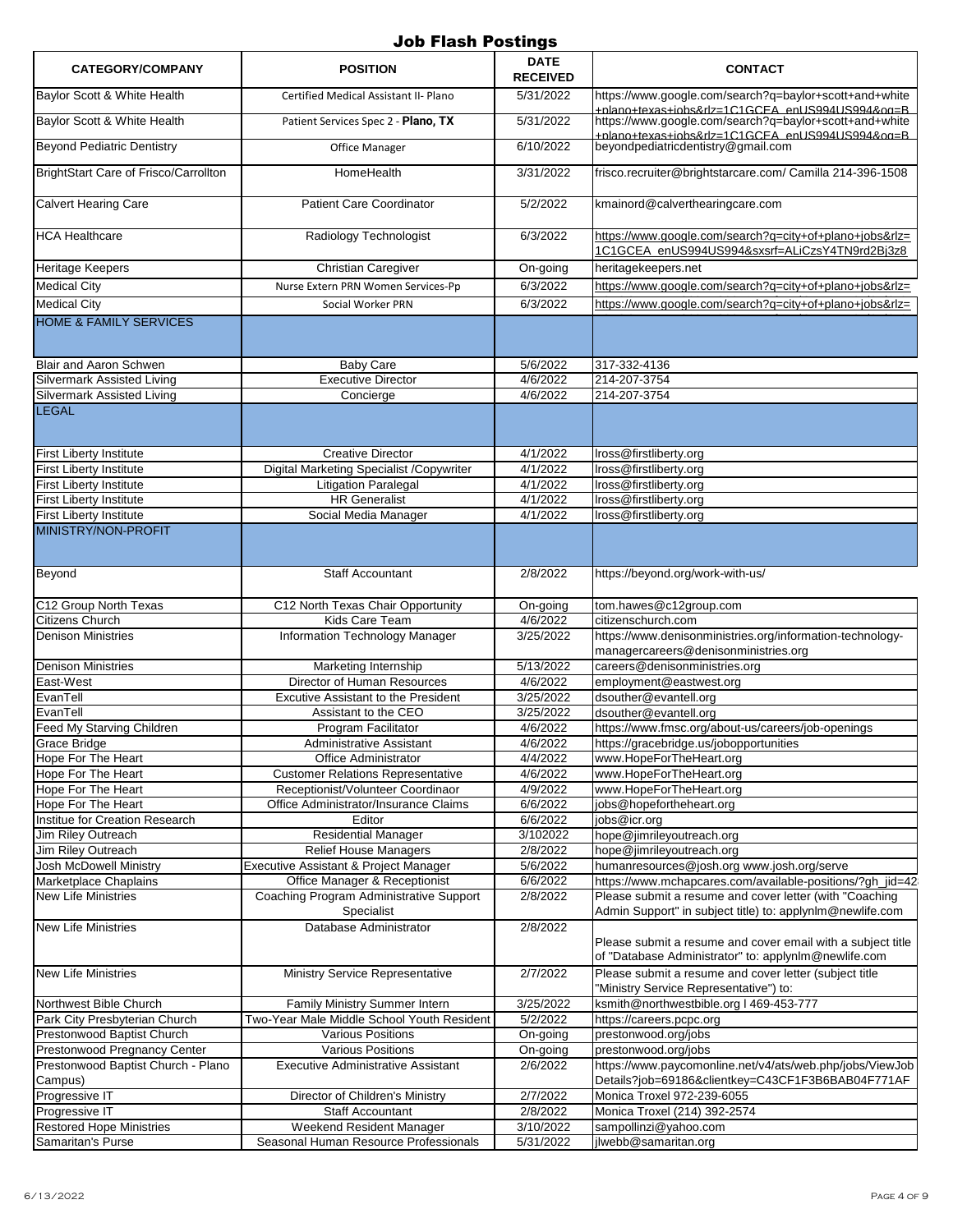| <b>CATEGORY/COMPANY</b>              | <b>POSITION</b>                                          | <b>DATE</b><br><b>RECEIVED</b> | <b>CONTACT</b>                                                                                                                                                                                                                                                                                                                                                                                                                                                                                                                                                                                                                                                                                                           |
|--------------------------------------|----------------------------------------------------------|--------------------------------|--------------------------------------------------------------------------------------------------------------------------------------------------------------------------------------------------------------------------------------------------------------------------------------------------------------------------------------------------------------------------------------------------------------------------------------------------------------------------------------------------------------------------------------------------------------------------------------------------------------------------------------------------------------------------------------------------------------------------|
| <b>Trinity Bible Church</b>          | Director of Children's Ministry                          | 2/15/2022                      | office@trinitybiblechurch.com                                                                                                                                                                                                                                                                                                                                                                                                                                                                                                                                                                                                                                                                                            |
| Zola Levitt Ministries               | <b>Full Time Mail Processor</b>                          | 4/6/2022                       | staff@levitt.com                                                                                                                                                                                                                                                                                                                                                                                                                                                                                                                                                                                                                                                                                                         |
| <b>RESTAURANTS</b>                   |                                                          |                                |                                                                                                                                                                                                                                                                                                                                                                                                                                                                                                                                                                                                                                                                                                                          |
| <b>Chocolate Angel</b>               | Office Person                                            | 5/2/2022                       | 214-536-8566                                                                                                                                                                                                                                                                                                                                                                                                                                                                                                                                                                                                                                                                                                             |
| <b>Wing Snob</b>                     | <b>All Positions</b>                                     | 5/13/2022                      | wingsnob.com/jobs                                                                                                                                                                                                                                                                                                                                                                                                                                                                                                                                                                                                                                                                                                        |
| <b>SALES/MARKETING</b>               |                                                          |                                |                                                                                                                                                                                                                                                                                                                                                                                                                                                                                                                                                                                                                                                                                                                          |
| <b>Farmers Insurance</b>             | <b>Customer Service/Sales</b>                            | 3/1/2022                       | Alison Garner, Agent972-422-0240agarner1@farmersagent.c                                                                                                                                                                                                                                                                                                                                                                                                                                                                                                                                                                                                                                                                  |
| <b>Farmers Insurance District 08</b> | General Lines Insurance Agent                            | 5/13/2022                      | https://www.google.com/search?q=farmers+insurance+care<br>ers&rlz=1C1GCEA_enUS994US994&sxsrf=ALiCzsb0xtfMX<br>_J8llbKs2M70MHcn2Ylg:1652298292282&ei=NBJ8YovM<br>EP6vqtsPnLWW8A4&oq=farmers+insurance+&gs_lcp=Cgx<br>nd3Mtd2l6LXNlcnAQARgCMgQIABBDMgcIABCxAxBDMgoI<br>ABCxAxCDARBDMgcIABCxAxBDMgcIABDJAxBDMgUIAB<br>CSAzIFCAAQkgMyBAgAEEMyBQgAEIAEMgQIABBDOgcl<br>ABBHELADOgoIABBHELADEMkDOggIABCSAxCwAzoHC<br>AAQsAMQQzoKCAAQ5AIQsAMYAToSCC4QxwEQowIQyA<br>MQsAMQQxgCSgQIQRgASgQIRhgBULsCWLsCYK4SaAF<br>wAXgAgAFMiAFMkgEBMZgBAKABAcgBE8ABAdoBBggBE<br>AEYCdoBBggCEAEYCA&sclient=gws-wiz-<br>serp&ibp=htl;jobs&sa=X&ved=2ahUKEwjQ8fDomtj3AhXOo                                                                            |
| <b>Farmers Insurance</b>             | <b>Customers Sales &amp; Service Representative</b>      | 5/13/2022                      | OCHILLUMACAOUROCKA IGRANIECO#btivrt-johollatidooid-<br>https://www.google.com/search?g=farmers+insurance+care<br>ers&rlz=1C1GCEA enUS994US994&sxsrf=ALiCzsb0xtfMX<br>L J8IIbKs2M70MHcn2Ylg:1652298292282&ei=NBJ8YovM<br>EP6vqtsPnLWW8A4&oq=farmers+insurance+&gs_lcp=Cgx<br>nd3Mtd2l6LXNlcnAQARgCMgQIABBDMgcIABCxAxBDMgoI<br>ABCxAxCDARBDMgcIABCxAxBDMgcIABDJAxBDMgUIAB<br>CSAzIFCAAQkgMyBAgAEEMyBQgAEIAEMgQIABBDOgcl<br>ABBHELADOgoIABBHELADEMkDOggIABCSAxCwAzoHC<br>AAQsAMQQzoKCAAQ5AIQsAMYAToSCC4QxwEQowIQyA<br>MQsAMQQxgCSgQIQRgASgQIRhgBULsCWLsCYK4SaAF<br>wAXgAgAFMiAFMkgEBMZgBAKABAcgBE8ABAdoBBggBE<br>AEYCdoBBggCEAEYCA&sclient=gws-wiz-<br>serp&ibp=htl;jobs&sa=X&ved=2ahUKEwjQ8fDomtj3AhXOo<br>0.4201110012150 |
| Ignite Sales, Inc                    | S. Digital Marketer                                      | 5/23/2022                      | https://ignitesales.com/why-ignite/careers/sr-digital-marketer/                                                                                                                                                                                                                                                                                                                                                                                                                                                                                                                                                                                                                                                          |
| Lucid Hearing                        | License Hearing Instrument Specialist and<br>Audiologist | 3/10/2022                      | Hasmig Karkouzian<br>hkarkouzian@lucidhearing.com<br>https://lucidhearing.com/careers/job-openings/                                                                                                                                                                                                                                                                                                                                                                                                                                                                                                                                                                                                                      |
| New York Life Insurance Company      | <b>Insurance Sales Agents</b>                            | 3/10/2022                      | https://www.google.com/search?q=new+york+life+insuranc<br>e+jobs&rlz=1C1GCEA_enUS994US994&oq=NEW+YORK+<br>LIFE+INSURANCE+jobs&aqs=chrome.0.0i457i512j0i512j0i<br>22i30l8.7995j0j15&sourceid=chrome&ie=UTF-<br>8&ibp=htl;jobs&sa=X&ved=2ahUKEwiHwsndrqr2AhW9m2o<br>FHfZ2DeMQkd0GegQIFhAB#fpstate=tldetail&htivrt=jobs&ht<br>iq=new+york+life+insurance+jobs&htidocid=Z6RVA30MYls<br>AAAAAAAAAAA%3D%3D&sxsrf=APq-WBsOSHkxYW-                                                                                                                                                                                                                                                                                               |
| <b>Patriot Mobile</b>                | Inside Sales Manager - B2B Channel                       | 3/25/2022                      | career@patriotmobile.com                                                                                                                                                                                                                                                                                                                                                                                                                                                                                                                                                                                                                                                                                                 |
| RR Donnelley & Sons Company          | Director, Sales, Dallas, TX                              | 3/10/2022                      | https://www.google.com/search?q=R+R+DONNELLEY+%2<br>6+SONS+COMPANY+-<br>+Dallas,+TX+jobs&rlz=1C1GCEA enUS994US994&oq=R+<br>R+DONNELLEY+%26+SONS+COMPANY+-<br>+Dallas,+TX+jobs&aqs=chrome69i57j33i299.6171j0j15&s<br>ourceid=chrome&ie=UTF-<br>8&ibp=htl;jobs&sa=X&ved=2ahUKEwih6eOarKr2AhVklGoF<br>HSDRBSMQkd0GegQIIhAB#fpstate=tldetail&htivrt=jobs&hti<br>q=R+R+DONNELLEY+%26+SONS+COMPANY+-<br>+Dallas,+TX+jobs&htidocid=htfxABDnPaYAAAAAAAAAAA<br>%3D%3D&sxsrf=APq-                                                                                                                                                                                                                                                  |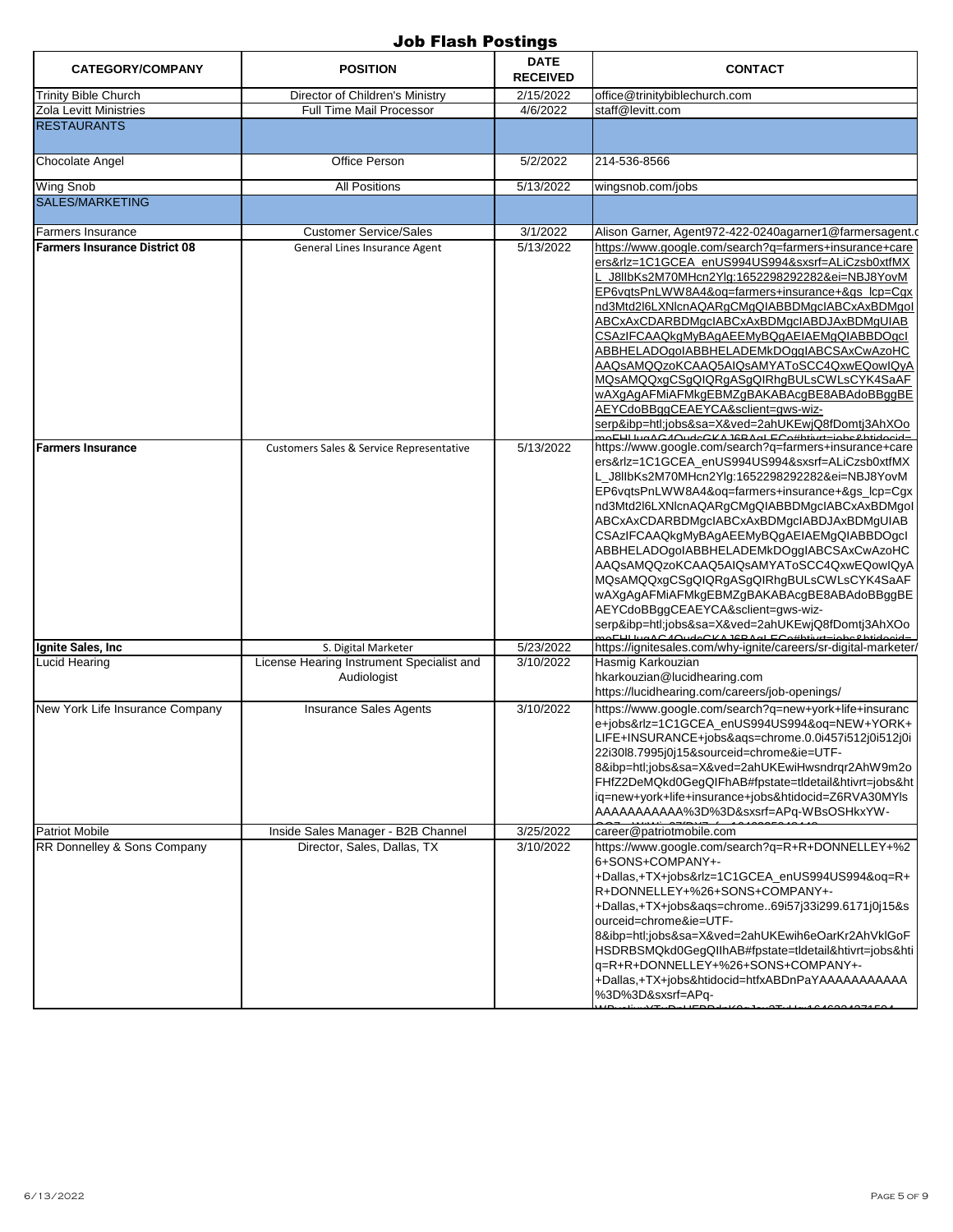| <b>CATEGORY/COMPANY</b>                   | <b>POSITION</b>                                                 | <b>DATE</b><br><b>RECEIVED</b> | <b>CONTACT</b>                                                                                                                                                                                                                                                                                                                                                                                                                                                          |
|-------------------------------------------|-----------------------------------------------------------------|--------------------------------|-------------------------------------------------------------------------------------------------------------------------------------------------------------------------------------------------------------------------------------------------------------------------------------------------------------------------------------------------------------------------------------------------------------------------------------------------------------------------|
| RR Donnelley & Sons Company               | Director, Sales, Richardson, TX                                 | 3/10/2022                      | https://www.google.com/search?q=R+R+DONNELLEY+%2<br>6+SONS+COMPANY+-<br>+Dallas,+TX+jobs&rlz=1C1GCEA_enUS994US994&oq=R+<br>R+DONNELLEY+%26+SONS+COMPANY+-<br>+Dallas,+TX+jobs&ags=chrome69i57j33i299.6171j0j15&s<br>ourceid=chrome&ie=UTF-<br>8&ibp=htl;jobs&sa=X&ved=2ahUKEwih6eOarKr2AhVklGoF<br>HSDRBSMQkd0GegQIIhAB#fpstate=tldetail&htivrt=jobs&hti<br>q=R+R+DONNELLEY+%26+SONS+COMPANY+-<br>+Dallas,+TX+jobs&htidocid=dh2-<br>fKuHo8gAAAAAAAAAAA%3D%3D&sxsrf=APq- |
| <b>UPS Store Plano &amp; Frisco</b>       | Sales Associate                                                 | 3/25/2022                      | owner2596@theupsstore.com                                                                                                                                                                                                                                                                                                                                                                                                                                               |
| ZingMyOrder                               | Sales Representative                                            | 5/31/2022                      | alexa@zingmyorder.com                                                                                                                                                                                                                                                                                                                                                                                                                                                   |
| <b>TECH</b>                               |                                                                 |                                |                                                                                                                                                                                                                                                                                                                                                                                                                                                                         |
| Avenue5 Residential                       | Yardi Project Analyst I Remote                                  | 2/8/2022                       | https://www.google.com/search?q=YARDI+SYSTEMS+INC<br>+DALLAS+,+TX+jobs&rlz=1C1GCEB_enUS885US885&oq=                                                                                                                                                                                                                                                                                                                                                                     |
| <b>AWS Cloud Engineers</b>                |                                                                 |                                |                                                                                                                                                                                                                                                                                                                                                                                                                                                                         |
| JPMorgan Chase & Co                       | Pega Developer                                                  | 5/13/2022                      | https://www.google.com/search?q=J+P+Morgan+Chase+%<br>26+Co.+jobs&rlz=1C1GCEA_enUS994US994&oq=J+P+Mo<br>rgan+Chase+%26+Co.++jobs&ags=chrome69i57j0i13j0i8i<br>13i30j0i390l5.3202j0j15&sourceid=chrome&ie=UTF-<br>8&ibp=htl;jobs&sa=X&ved=2ahUKEwjEqL3wyNL3AhXolWo<br>FHfnyDxIQkd0GegQIDBAB#fpstate=tldetail&htivrt=jobs&hti<br>q=J+P+Morgan+Chase+%26+Co.+jobs&htidocid=Zg2E788<br>3soUAAAAAAAAAAA%3D%3D&sxsrf=ALiCzsa55_HRFSqv                                         |
| JPMorgan Chase & Co                       | <b>Solutions Architect</b>                                      | 5/13/2022                      | https://www.google.com/search?q=J+P+Morgan+Chase+%<br>26+Co.+jobs&rlz=1C1GCEA_enUS994US994&oq=J+P+Mo<br>rgan+Chase+%26+Co.++jobs&aqs=chrome69i57j0i13j0i8i<br>13i30j0i390l5.3202j0j15&sourceid=chrome&ie=UTF-<br>8&ibp=htl;jobs&sa=X&ved=2ahUKEwjEgL3wyNL3AhXolWo<br>FHfnyDxIQkd0GegQIDBAB#fpstate=tldetail&htivrt=jobs&hti<br>q=J+P+Morgan+Chase+%26+Co.+jobs&htidocid=Zg2E788<br>3soUAAAAAAAAAAA%3D%3D&sxsrf=ALiCzsa55_HRFSqv                                         |
| Linkwell Solutions Inc                    | <b>AWS Cloud Engineer</b>                                       | 6/6/2022                       | hr@linkwellsolutions.com or                                                                                                                                                                                                                                                                                                                                                                                                                                             |
| Linkwell Solutions Inc                    | Workday Consultant                                              | 6/6/2022                       | hr@linkwellsolutions.com or                                                                                                                                                                                                                                                                                                                                                                                                                                             |
| Microsoft                                 | <b>Technical Support Engineers</b>                              | 3/25/2022                      | Jason Nash jasnas@gmail.com                                                                                                                                                                                                                                                                                                                                                                                                                                             |
| Paladin Consulting, Inc<br>Patriot Mobile | Technical Manager (Yardi)<br><b>Business Operations Manager</b> | 2/8/2022<br>3/25/2022          | https://www.google.com/search?g=YARDI+SYSTEMS+INC<br>career@patriotmobile.com                                                                                                                                                                                                                                                                                                                                                                                           |
| <b>Patriot Mobile</b>                     | <b>Business Intelligence Specialist</b>                         | 3/25/2022                      | career@patriotmobile.com                                                                                                                                                                                                                                                                                                                                                                                                                                                |
|                                           |                                                                 |                                |                                                                                                                                                                                                                                                                                                                                                                                                                                                                         |
| <b>Patriot Mobile</b>                     | Member Service Tech Support Tier 1                              | 3/25/2022                      | career@patriotmobile.com                                                                                                                                                                                                                                                                                                                                                                                                                                                |
| <b>Patriot Mobile</b>                     | Member Service Tech Support Tier 1<br>Grapevine                 | 3/25/2022                      | career@patriotmobile.com                                                                                                                                                                                                                                                                                                                                                                                                                                                |
| <b>Patriot Mobile</b>                     | <b>Systems Analyst</b>                                          | 3/25/2022                      | career@patriotmobile.com                                                                                                                                                                                                                                                                                                                                                                                                                                                |
| <b>Patriot Mobile</b>                     | Project Manager Grapevine TX                                    | 3/25/2022                      | career@patriotmobile.com                                                                                                                                                                                                                                                                                                                                                                                                                                                |
| Veteran Support Services                  | <b>Business Consultant</b>                                      | 5/31/2022                      | office@vetssupportservices.com                                                                                                                                                                                                                                                                                                                                                                                                                                          |
| Weirs                                     | Sales Associate (Farmer Branch, TX)                             | 3/24/2022                      | hr@weirs.com or www.weirsfurniture.com                                                                                                                                                                                                                                                                                                                                                                                                                                  |
| Weirs                                     | Sales Associate (Southlake, TX)                                 | 3/24/2022                      | hr@weirs.com or www.weirsfurniture.com                                                                                                                                                                                                                                                                                                                                                                                                                                  |
| Weirs<br>Weirs                            | Sales Associate (Dallas, TX)<br>Sales Associate (Plano, TX)     | 3/24/2022<br>3/24/2022         | hr@weirs.com or www.weirsfurniture.com<br>hr@weirs.com or www.weirsfurniture.com                                                                                                                                                                                                                                                                                                                                                                                        |
| Yardi Sytems                              | <b>Account Executive</b>                                        | 2/6/2022                       | https://www.google.com/search?q=YARDI+SYSTEMS+INC                                                                                                                                                                                                                                                                                                                                                                                                                       |
|                                           |                                                                 |                                | $+ -$<br>+DALLAS+,+TX+jobs&rlz=1C1GCEB_enUS885US885&oq=<br>YARDI+SYSTEMS+INC+-<br>+DALLAS+,+TX+jobs+&aqs=chrome69i57j33i160l4.10265<br>j0j15&sourceid=chrome&ie=UTF-<br>8&ibp=htl;jobs&sa=X&ved=2ahUKEwiYld-<br>b89z1AhXzlWoFHeljDA8QudcGKAJ6BAgGEC8&sxsrf=APq-                                                                                                                                                                                                         |
| <b>OTHER</b>                              |                                                                 |                                |                                                                                                                                                                                                                                                                                                                                                                                                                                                                         |
| Arapaho Pharmacy<br>City of Plano         | <b>Delivery Driver</b>                                          | On-going                       | info@arapahopharmacy.com                                                                                                                                                                                                                                                                                                                                                                                                                                                |
| City of Plano                             | Senior Engineer<br><b>Environmental Health Specialist</b>       | 5/6/2022<br>5/6/2022           | https://www.plano.gov/632/Team-Plano-Careers<br>https://www.plano.gov/632/Team-Plano-Careers                                                                                                                                                                                                                                                                                                                                                                            |
|                                           |                                                                 |                                |                                                                                                                                                                                                                                                                                                                                                                                                                                                                         |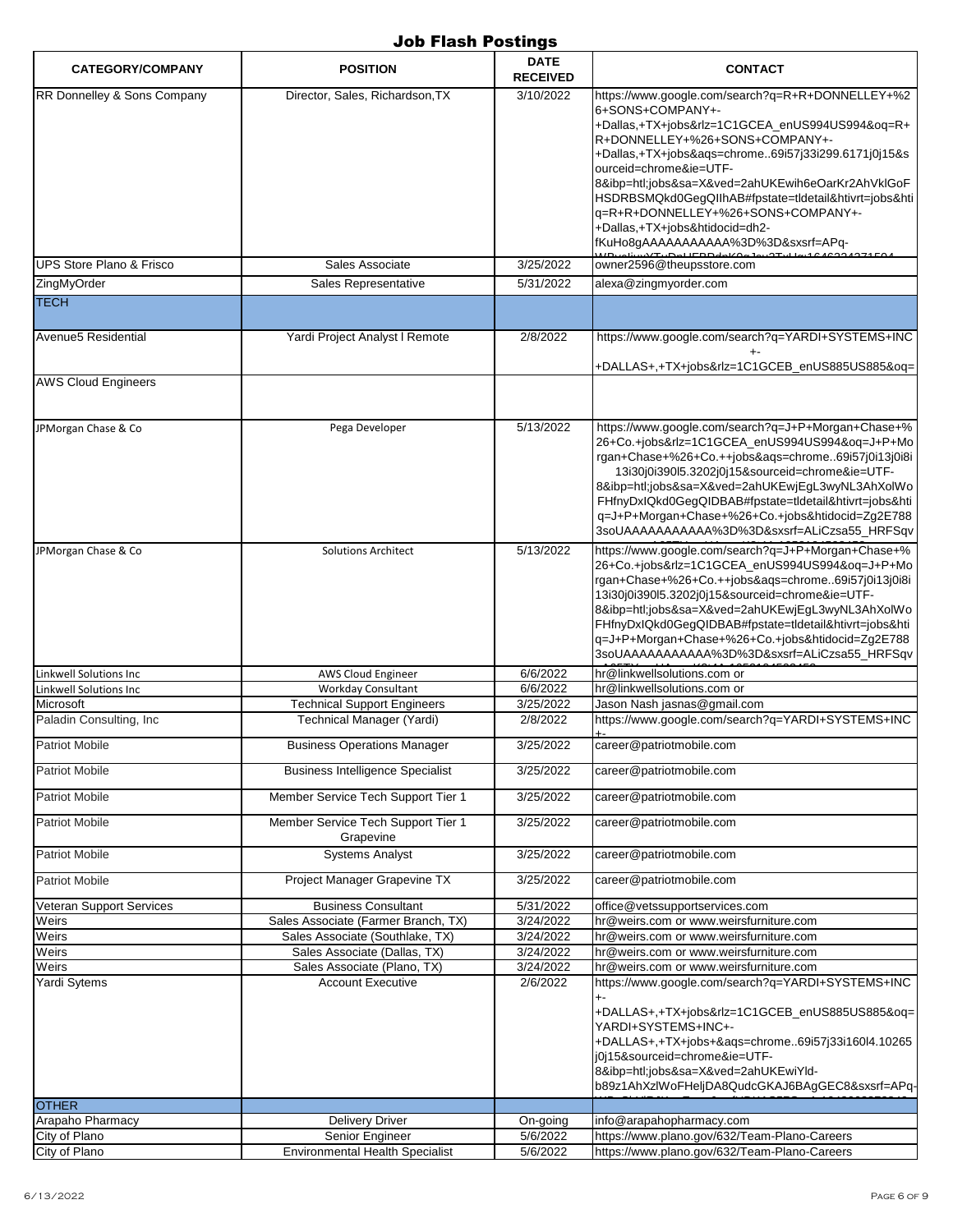| <b>CATEGORY/COMPANY</b>               | <b>POSITION</b>                       | <b>DATE</b><br><b>RECEIVED</b> | <b>CONTACT</b>                                                                                                                                                                                                                                                                                                                                                                                                                                               |
|---------------------------------------|---------------------------------------|--------------------------------|--------------------------------------------------------------------------------------------------------------------------------------------------------------------------------------------------------------------------------------------------------------------------------------------------------------------------------------------------------------------------------------------------------------------------------------------------------------|
| City of Plano                         | Park Maintenance Assistant Supervisor | 5/31/2022                      | https://www.google.com/search?q=plano+government+jobs                                                                                                                                                                                                                                                                                                                                                                                                        |
| City of Plano                         | Senior Administrative Assistant       | 5/31/2022                      | https://www.google.com/search?q=plano+government+jobs<br>&rlz=1C1GCEA_enUS994US994&oq=Planogov&aqs=chro<br>me.2.69i57j0i10l9.15759j0j15&sourceid=chrome&ie=UTF-<br>8&ibp=htl;jobs&sa=X&ved=2ahUKEwjqol2Ap j3AhXPnWoF<br>HWxGALwQkd0GegQIDBAB#fpstate=tldetail&htivrt=jobs&h<br>tiq=plano+government+jobs&htidocid=PHWTvMUgVAcAAA<br>AAAAAAAA%3D%3D&sxsrf=ALiCzsZYWvjzuVphB15NJD9                                                                             |
| City of Plano                         | Police Bakground Investigator         | 5/31/2022                      | https://www.google.com/search?q=plano+government+jobs                                                                                                                                                                                                                                                                                                                                                                                                        |
| City of Plano                         | Lifeguard                             | 5/31/2022                      | https://www.google.com/search?q=plano+government+jobs<br>&rlz=1C1GCEA_enUS994US994&oq=Planogov&aqs=chro<br>me.2.69i57j0i10l9.15759j0j15&sourceid=chrome&ie=UTF-<br>8&ibp=htl;jobs&sa=X&ved=2ahUKEwjqol2Ap_j3AhXPnWoF<br>HWxGALwQkd0GegQIDBAB#fpstate=tldetail&htivrt=jobs&h<br>tiq=plano+government+jobs&htidocid=-<br>AnSQz8s8K8AAAAAAAAAAA%3D%3D&sxsrf=ALiCzsZYW<br>vjzuVphB15NJD95VX4-WSXOvQ:1653401079474                                                |
| Execusane Inc                         | <b>Project Managers</b>               | 5/2/2022                       | https://jobs.smartrecruiters.com/ExecusaneInc/7439998218<br>16305-project-managers-commercial-construction-                                                                                                                                                                                                                                                                                                                                                  |
| <b>EverLine Coatings and Services</b> | Crew Chief/Supervisor                 | 5/19/2022                      | ronald@everlinecoatings.com / 469-207-3177                                                                                                                                                                                                                                                                                                                                                                                                                   |
| Lone Star Analysis                    | <b>Quality Assurance Engineer</b>     | 5/2/2022                       | https://www.google.com/search?q=LONE+STAR+AEROSP<br>ACE+INC+jobs&rlz=1C1GCEA_enUS994US994&oq=LONE<br>+STAR+AEROSPACE+INC+jobs&aqs=chrome69i57j33i1<br>60.3010j0j15&sourceid=chrome&ie=UTF-<br>8&ibp=htl;jobs&sa=X&ved=2ahUKEwiI8b7PhZL3AhVDmGo<br>FHdmfAZMQudcGKAJ6BAgYECo&sxsrf=APq-<br>WBvk358d789Qfzt4MMTKd31ZGeMEbQ:1649887425844#                                                                                                                       |
| Luxur Automotive                      | Automotive Technician                 | 6/10/2022                      | 469-369-1000 / luxurautomotive@gmail.com                                                                                                                                                                                                                                                                                                                                                                                                                     |
| Pepsico                               | Information Security Sr. Analyst      | 5/2/2022                       | https://www.google.com/search?q=PEPSICO+INC+-<br>+PLANO+,+TX+jobs&rlz=1C1GCEA_enUS994US994&oq=<br>PEPSICO+INC+-<br>+PLANO+,+TX+jobs&aqs=chrome69i57j33i22i29i30.3514j<br>0j15&sourceid=chrome&ie=UTF-<br>8&ibp=htl;jobs&sa=X&ved=2ahUKEwiQt564zoz3AhUwomo<br>FHS3rA5cQkd0GegQlKhAB#fpstate=tldetail&htivrt=jobs&hti<br>q=PEPSICO+INC+-+PLANO+,+TX+jobs&htidocid=a0GV6-<br>klEIMAAAAAAAAAAA%3D%3D&sxsrf=APq-WBtu25N-aL-<br>y7NQafZHvpysonJACLw:1649700814439  |
| Pepsico                               | <b>IT Project Coordinator</b>         | 5/2/2022                       | https://www.google.com/search?g=PEPSICO+INC+-<br>+PLANO+,+TX+jobs&rlz=1C1GCEA enUS994US994&oq=<br>PEPSICO+INC+-<br>+PLANO+,+TX+jobs&ags=chrome69i57j33i22i29i30.3514j<br>0j15&sourceid=chrome&ie=UTF-<br>8&ibp=htl;jobs&sa=X&ved=2ahUKEwiQt564zoz3AhUwomo<br>FHS3rA5cQkd0GegQlKhAB#:~:text=New%20job%20alerts-<br>.IT%20Project%20Coordinator,Plano%2C%20TX,-<br>Apply%20on%20PepsiCo&htivrt=jobs&htidocid=aPIRh2Sd-<br>iQAAAAAAAAAAA%3D%3D&fpstate=tldetail |
| Pepsico                               | <b>Ld&amp;T Senior Associate</b>      | $\sqrt{5/2/2022}$              | https://www.google.com/search?q=PEPSICO+INC+-<br>+PLANO+,+TX+jobs&rlz=1C1GCEA_enUS994US994&oq=<br>PEPSICO+INC+-<br>+PLANO+,+TX+jobs&aqs=chrome69i57j33i22i29i30.3514j<br>0j15&sourceid=chrome&ie=UTF-<br>8&ibp=htl;jobs&sa=X&ved=2ahUKEwiQt564zoz3AhUwomo<br>FHS3rA5cQkd0GegQlKhAB#fpstate=tldetail&htivrt=jobs&hti<br>q=PEPSICO+INC+-<br>+PLANO+,+TX+jobs&htidocid=wTYmUIcEQi4AAAAAAAAA                                                                     |
| Pepsico                               | Merchandiser - Dallas, TX             | 6/10/2022                      | https://www.google.com/search?q=pepsico+jobs+dallas&rlz<br>=1C1GCEA_enUS994US994&oq=pepsi&aqs=chrome.2.69i<br>57j46i433i512j69i59j46i199i433i465i512j0i20i263i512j0i457<br>i512j0i402l2j0i433i512l2.5124j0j15&sourceid=chrome&ie=U<br>TF-<br>8&ibp=htl;jobs&sa=X&ved=2ahUKEwjeyZLktZn4AhXPkWo<br>FHZxQCsMQudcGKAJ6BAgFECo&sxsrf=ALiCzsZjA7d69A<br>u_joJ1ED0m7JhsEKIk_g:1654538918741#htivrt=jobs&htid                                                        |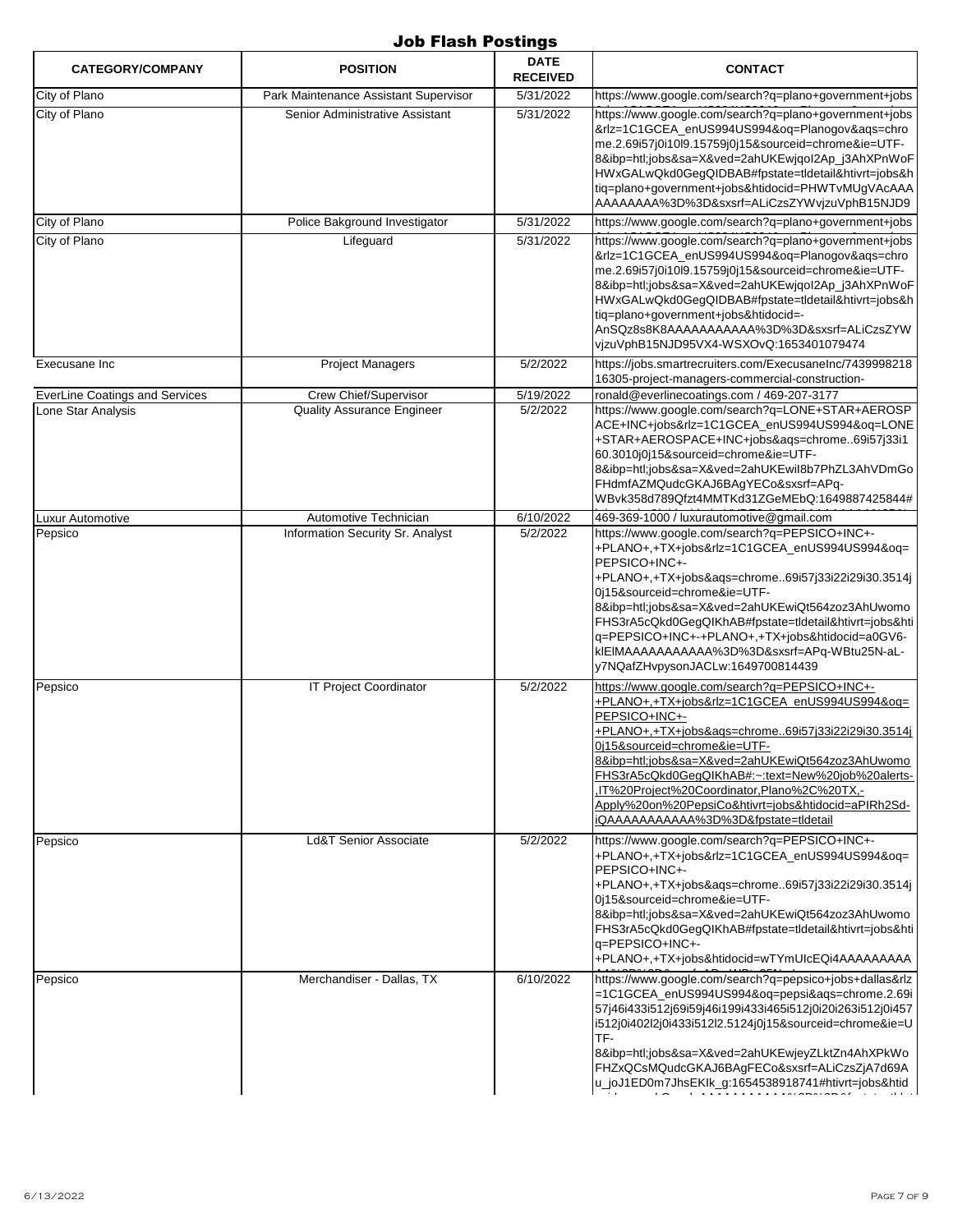| <b>CATEGORY/COMPANY</b>            | <b>POSITION</b>                              | <b>DATE</b><br><b>RECEIVED</b> | <b>CONTACT</b>                                                                                                                                                                                                                                                                                                                                                                                                                                                                                                                                                                                                                                                                                                                           |
|------------------------------------|----------------------------------------------|--------------------------------|------------------------------------------------------------------------------------------------------------------------------------------------------------------------------------------------------------------------------------------------------------------------------------------------------------------------------------------------------------------------------------------------------------------------------------------------------------------------------------------------------------------------------------------------------------------------------------------------------------------------------------------------------------------------------------------------------------------------------------------|
| Pepsico                            | Operations Associate Coordinator - Dallas TX | 6/10/2022                      | https://www.google.com/search?q=pepsico+jobs+dallas&rlz<br>=1C1GCEA_enUS994US994&oq=pepsi&aqs=chrome.2.69i<br>57j46i433i512j69i59j46i199i433i465i512j0i20i263i512j0i457<br>i512j0i402l2j0i433i512l2.5124j0j15&sourceid=chrome&ie=U<br>TF-                                                                                                                                                                                                                                                                                                                                                                                                                                                                                                |
|                                    |                                              |                                | 8&ibp=htl;jobs&sa=X&ved=2ahUKEwjeyZLktZn4AhXPkWo<br>FHZxQCsMQudcGKAJ6BAgFECo&sxsrf=ALiCzsZjA7d69A<br>u_joJ1ED0m7JhsEKIk_g:1654538918741#htivrt=jobs&htid                                                                                                                                                                                                                                                                                                                                                                                                                                                                                                                                                                                 |
| Pepsico                            | Supply Chain Planning Senior Analyst         | 5/2/2022                       | https://www.google.com/search?q=pepsico+supply+change<br>+plano+tx+jobs&rlz=1C1GCEA_enUS994US994&sxsrf=AP<br>WBsbxfqJtDqV1Jlbi54459YtnQwgdQ:1649796905913&ei=<br>KedVYsWzN5CogtsPkv-<br>wgAc&oq=pepsico+plano+tx+careers&gs_lcp=Cgdnd3Mtd2l<br>6EAEYADIGCAAQFhAeMgUIABCGAzIFCAAQhgM6BwgjE<br>LADECc6CggAEEcQsAMQyQM6CAgAEJIDELADOgcIABB<br>HELADOgcIABCwAxBDOgoIABDkAhCwAxgBOgwILhDIAx<br>CwAxBDGAI6EgguEMcBEKMCEMgDELADEEMYAjoECC<br>MQJzoLCAAQgAQQsQMQgwE6BwgAEMkDEEM6BQgAEJ<br>IDOq0ILhDHARDRAxDUAhBDOqoIABCxAxCDARBDOq4IL<br>hCABBCxAxDHARCvAToFCAAQgAQ6CwguEIAEEMcBEK<br>8BOqqIABCABBCxAzoICAAQqAQQyQM6AqqmSqQIQRqA<br>SgQIRhgBUIgIWIQ9YJFbaAFwAXgAgAGXAYgB3w6SAQM<br>4LjmYAQCgAQHIARPAAQHaAQYIARABGAnaAQYIAhAB<br>GAn&sclient—nws- |
| Pepsico                            | Warehouse Supply Chain Leader - Dallas, TX   | 6/10/2022                      | https://www.google.com/search?q=pepsico+jobs+dallas&rlz<br>=1C1GCEA_enUS994US994&oq=pepsi&aqs=chrome.2.69i<br>57j46i433i512j69i59j46i199i433i465i512j0i20i263i512j0i457<br>i512j0i402l2j0i433i512l2.5124j0j15&sourceid=chrome&ie=U<br>TF-<br>8&ibp=htl;jobs&sa=X&ved=2ahUKEwjeyZLktZn4AhXPkWo<br>FHZxQCsMQudcGKAJ6BAgFECo&sxsrf=ALiCzsZjA7d69A<br>u_joJ1ED0m7JhsEKIk_g:1654538918741#htivrt=jobs&htid                                                                                                                                                                                                                                                                                                                                    |
| Pepsico                            | Seasonal Warehouse Worker                    | 5/31/2022                      | https://www.google.com/search?q=pepsico+jobs+dallas&rlz<br>=1C1GCEA_enUS994US994&oq=Pepsico+jobs&aqs=chro<br>me.0.0i20i263i512j69i57j0i402j0i20i263i512j0i512l6.2750j0j<br>15&sourceid=chrome&ie=UTF-<br>8&ibp=htl;jobs&sa=X&ved=2ahUKEwimydLp5vX3AhU2IWo<br>FHXUkCm8Qkd0GegQIDhAB#fpstate=tldetail&htivrt=jobs&<br>htig=pepsico+jobs+dallas&htidocid=-<br>H6JqB0eOLQAAAAAAAAAAA%3D%3D&sxsrf=ALiCzsZ92                                                                                                                                                                                                                                                                                                                                   |
| Pepsico                            | Maintenance resource                         | 5/31/2022                      | https://www.google.com/search?q=pepsico+jobs+dallas&rlz<br>=1C1GCEA enUS994US994&oq=Pepsico+jobs&aqs=chro<br>me.0.0i20i263i512j69i57j0i402j0i20i263i512j0i512l6.2750j0j<br>15&sourceid=chrome&ie=UTF-<br>8&ibp=htl;jobs&sa=X&ved=2ahUKEwimydLp5vX3AhU2lWo<br>FHXUkCm8Qkd0GegQIDhAB#fpstate=tldetail&htivrt=jobs&<br>htiq=pepsico+jobs+dallas&htidocid=7bBDLI66R5sAAAAAA                                                                                                                                                                                                                                                                                                                                                                  |
| Pepsico                            | Maintenance Supervisor                       | 5/31/2022                      | https://www.google.com/search?q=pepsico+jobs+dallas&rlz<br>=1C1GCEA_enUS994US994&oq=Pepsico+jobs&aqs=chro<br>me.0.0i20i263i512j69i57j0i402j0i20i263i512j0i512l6.2750j0j<br>15&sourceid=chrome&ie=UTF-<br>8&ibp=htl;jobs&sa=X&ved=2ahUKEwimydLp5vX3AhU2IWo<br>FHXUkCm8Qkd0GegQIDhAB#fpstate=tldetail&htivrt=jobs&<br>htiq=pepsico+jobs+dallas&htidocid=5Xod2oqhZScAAAAAA                                                                                                                                                                                                                                                                                                                                                                  |
| Plano PoliceDept.                  | <b>Detention Officer</b>                     | 1/20/2022                      | https://www.google.com/search?q=jobs+in+Plano&rlz=1C1<br>GCEB enUS885US885&oq=project+manager+jobs+plano+<br>&aqs=chrome.0.0i512j69i57&sourceid=chrome&ie=UTF-<br>8&ibp=htl;jobs&sa=X&sqi=2&ved=2ahUKEwj0-a-<br>irLz1AhWCfXAKHQglCvAQudcGKAJ6BAgOEC8&sxsrf=AO<br>aemvltcp4q2rA3wl_lhosrnABoZtQx6A:1642544816204#fpst<br>ate=tldetail&htivrt=jobs&htidocid=iB4oKc2FL3AB1qCtAAAA                                                                                                                                                                                                                                                                                                                                                           |
| Real Estate Development Firm       | <b>Building Engineer</b>                     | 2/16/2022                      | https://jobs.smartrecruiters.com/ExecusaneInc/7439998060<br>70550-building-engineer                                                                                                                                                                                                                                                                                                                                                                                                                                                                                                                                                                                                                                                      |
| <b>Rockport Construction Group</b> | Project Manager Assistant                    | 3/25/2022                      | jeremy@rcgdfw.com                                                                                                                                                                                                                                                                                                                                                                                                                                                                                                                                                                                                                                                                                                                        |